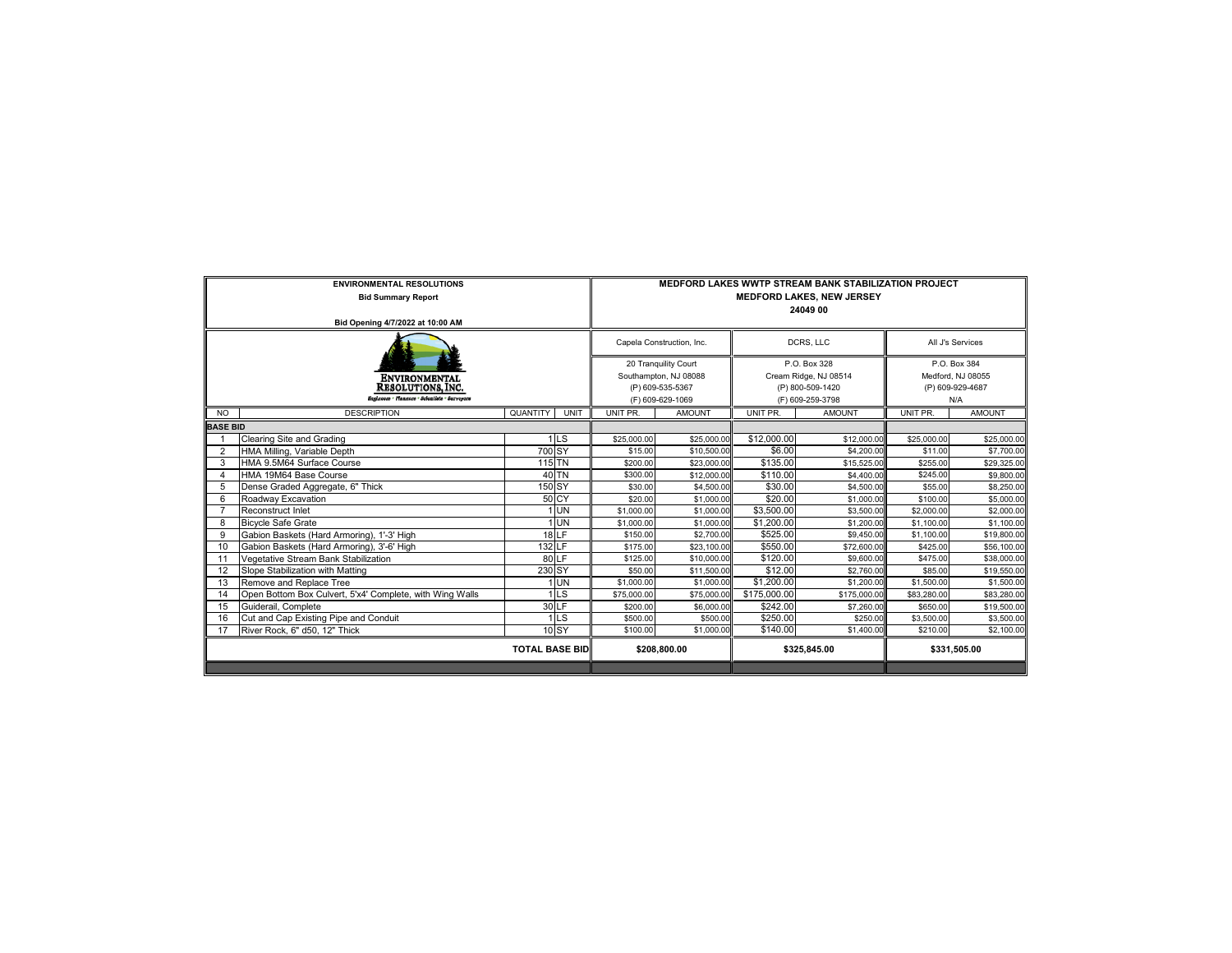|                                              | <b>ENVIRONMENTAL RESOLUTIONS</b><br><b>Bid Summary Report</b>                    | <b>MEDFORD LAKES WWTP STREAM BANK STABILIZATION PROJECT</b><br><b>MEDFORD LAKES, NEW JERSEY</b><br>24049 00 |                                           |                        |                                       |                |                                             |               |                                        |                           |                                      |               |
|----------------------------------------------|----------------------------------------------------------------------------------|-------------------------------------------------------------------------------------------------------------|-------------------------------------------|------------------------|---------------------------------------|----------------|---------------------------------------------|---------------|----------------------------------------|---------------------------|--------------------------------------|---------------|
| Bid Opening 4/7/2022 at 10:00 AM             |                                                                                  |                                                                                                             |                                           |                        |                                       |                |                                             |               |                                        |                           |                                      |               |
|                                              |                                                                                  | <b>Marlin Construction Services</b>                                                                         |                                           | Gerald A. Barrett, LLC |                                       | Winzinger Inc. |                                             | Mac-Rose      |                                        | Vulcan Construction, Inc. |                                      |               |
|                                              | ENVIRONMENTAL                                                                    |                                                                                                             | 442 Whitesville Road<br>Jackson, NJ 08527 |                        | 329 Lakedale Road<br>Berlin, NJ 08009 |                | 1704 Marne Highway<br>Hainesport, NJ 08036  |               | 85 Ridge Road<br>Brown Mills, NJ 08015 |                           | 3 Hance Drive<br>Cookstown, NJ 08511 |               |
|                                              | <b>RESOLUTIONS, INC.</b><br><b>Unglassen - Planasza - Scientista - Sarvayozo</b> |                                                                                                             | (P) 732-901-4441<br>(F) 732-901-4449      |                        | (P) 856-767-0444<br>(F) 856-767-0379  |                | (P) 609-267-8600 ext 31<br>(F) 609-267-5195 |               | (P) 609-893-8600<br>(F) 609-893-2102   |                           | (P) 848-525-1201<br>(F) 609-758-7863 |               |
| $\overline{N}$                               | <b>DESCRIPTION</b>                                                               | <b>QUANTITY</b><br>UNIT                                                                                     | UNIT PR.                                  | <b>AMOUNT</b>          | UNIT PR.                              | <b>AMOUNT</b>  | UNIT PR.                                    | <b>AMOUNT</b> | UNIT PR.                               | <b>AMOUNT</b>             | UNIT PR.                             | <b>AMOUNT</b> |
| <b>BASE BID</b>                              |                                                                                  |                                                                                                             |                                           |                        |                                       |                |                                             |               |                                        |                           |                                      |               |
|                                              | Clearing Site and Grading                                                        | 1 <sub>LS</sub>                                                                                             | \$38,220.00                               | \$38,220.0             | \$54,906.17                           | \$54,906.      | \$17,000.00                                 | \$17,000.0    | \$20,000.00                            | \$20,000.0                | \$53,800.00                          | \$53,800.00   |
| $\overline{2}$                               | HMA Milling, Variable Depth                                                      | 700 SY                                                                                                      | \$19.25                                   | \$13,475.00            | \$5.90                                | \$4,130.00     | \$10.00                                     | \$7,000.00    | \$25.00                                | \$17,500.00               | \$10.00                              | \$7,000.00    |
|                                              | HMA 9.5M64 Surface Course                                                        | 115 TN                                                                                                      | \$195.00                                  | \$22,425.00            | \$119.90                              | \$13,788.50    | \$150.00                                    | \$17,250.00   | \$190.00                               | \$21,850.00               | \$120.00                             | \$13,800.00   |
|                                              | HMA 19M64 Base Course                                                            | $40$ TN                                                                                                     | \$190.00                                  | \$7,600.00             | \$100.90                              | \$4,036,00     | \$160.00                                    | \$6,400.00    | \$250.00                               | \$10,000.00               | \$150.00                             | \$6,000.00    |
| 5                                            | Dense Graded Aggregate, 6" Thick                                                 | 150 SY                                                                                                      | \$16.00                                   | \$2,400.00             | \$12.90                               | \$1,935.00     | \$20.00                                     | \$3,000.00    | \$45.00                                | \$6,750.00                | \$15.00                              | \$2,250.00    |
| 6                                            | Roadway Excavation                                                               | 50 CY                                                                                                       | \$47.00                                   | \$2,350.00             | \$62.90                               | \$3,145.00     | \$50.00                                     | \$2,500.00    | \$100.00                               | \$5,000.00                | \$110.00                             | \$5,500.00    |
|                                              | Reconstruct Inlet                                                                | 1 UN                                                                                                        | \$1,250.00                                | \$1,250.0              | \$1,490.00                            | \$1,490.00     | \$1,300.00                                  | \$1,300.00    | \$3,500.00                             | \$3,500.00                | \$3,000.00                           | \$3,000.00    |
| 8                                            | <b>Bicvcle Safe Grate</b>                                                        | $1$ UN                                                                                                      | \$1,100.00                                | \$1,100.00             | \$595.00                              | \$595.00       | \$600.00                                    | \$600.00      | \$1,000.00                             | \$1,000.00                | \$900.00                             | \$900.00      |
| 9                                            | Gabion Baskets (Hard Armoring), 1'-3' High                                       | $18$ LF                                                                                                     | \$380.00                                  | \$6,840.0              | \$100.00                              | \$1,800.00     | \$300.00                                    | \$5,400.00    | \$195.00                               | \$3,510.00                | \$295.00                             | \$5,310.00    |
| 10                                           | Gabion Baskets (Hard Armoring), 3'-6' High                                       | 132 LF                                                                                                      | \$410.00                                  | \$54,120.00            | \$119.00                              | \$15,708.00    | \$315.00                                    | \$41,580.00   | \$195.00                               | \$25,740.00               | \$245.00                             | \$32,340.00   |
| 11                                           | Vegetative Stream Bank Stabilization                                             | 80E                                                                                                         | \$30.00                                   | \$2,400.00             | \$99.90                               | \$7,992.00     | \$75.00                                     | \$6,000.00    | \$175.00                               | \$14,000.00               | \$155.00                             | \$12,400.00   |
| 12                                           | Slope Stabilization with Matting                                                 | 230 SY                                                                                                      | \$21.50                                   | \$4,945.00             | \$28.90                               | \$6,647.00     | \$40.00                                     | \$9,200.00    | \$50.00                                | \$11,500.00               | \$50.00                              | \$11,500.00   |
| 13                                           | Remove and Replace Tree                                                          | $1$ UN                                                                                                      | \$3,200.00                                | \$3,200.00             | \$0.01                                | \$0.01         | \$500.00                                    | \$500.00      | \$800.00                               | \$800.00                  | \$1,800.00                           | \$1,800.00    |
| 14                                           | Open Bottom Box Culvert, 5'x4' Complete, with Wing Walls                         | 1 <sub>LS</sub>                                                                                             | \$97,300.00                               | \$97,300.0             | \$59,800.00                           | \$59,800.0     | \$167,000.00                                | \$167,000.0   | \$85,000.00                            | \$85,000.0                | \$55,000.00                          | \$55,000.00   |
| 15                                           | Guiderail, Complete                                                              | 30 LF                                                                                                       | \$490.00                                  | \$14,700.00            | \$99.90                               | \$2,997.00     | \$200.00                                    | \$6,000.00    | \$250.00                               | \$7,500.00                | \$300.00                             | \$9,000.00    |
| 16                                           | Cut and Cap Existing Pipe and Conduit                                            | 1 <sub>LS</sub>                                                                                             | \$4,100.00                                | \$4,100.00             | \$0.01                                | \$0.01         | \$2,000.00                                  | \$2,000.00    | \$3,500.00                             | \$3,500.0                 | \$5,000.00                           | \$5,000.00    |
| 10 SY<br>River Rock, 6" d50, 12" Thick<br>17 |                                                                                  | \$165.00                                                                                                    | \$1,650.00                                | \$100.00               | \$1,000.00                            | \$100.00       | \$1,000.00                                  | \$400.00      | \$4,000.00                             | \$100.00                  | \$1,000.00                           |               |
|                                              |                                                                                  | <b>TOTAL BASE BID</b>                                                                                       | \$278,075.00                              |                        | \$179.969.69                          |                | \$293,730.00                                |               | \$241.150.00                           |                           | \$225,600.00                         |               |
|                                              |                                                                                  |                                                                                                             |                                           |                        |                                       |                |                                             |               |                                        |                           |                                      |               |